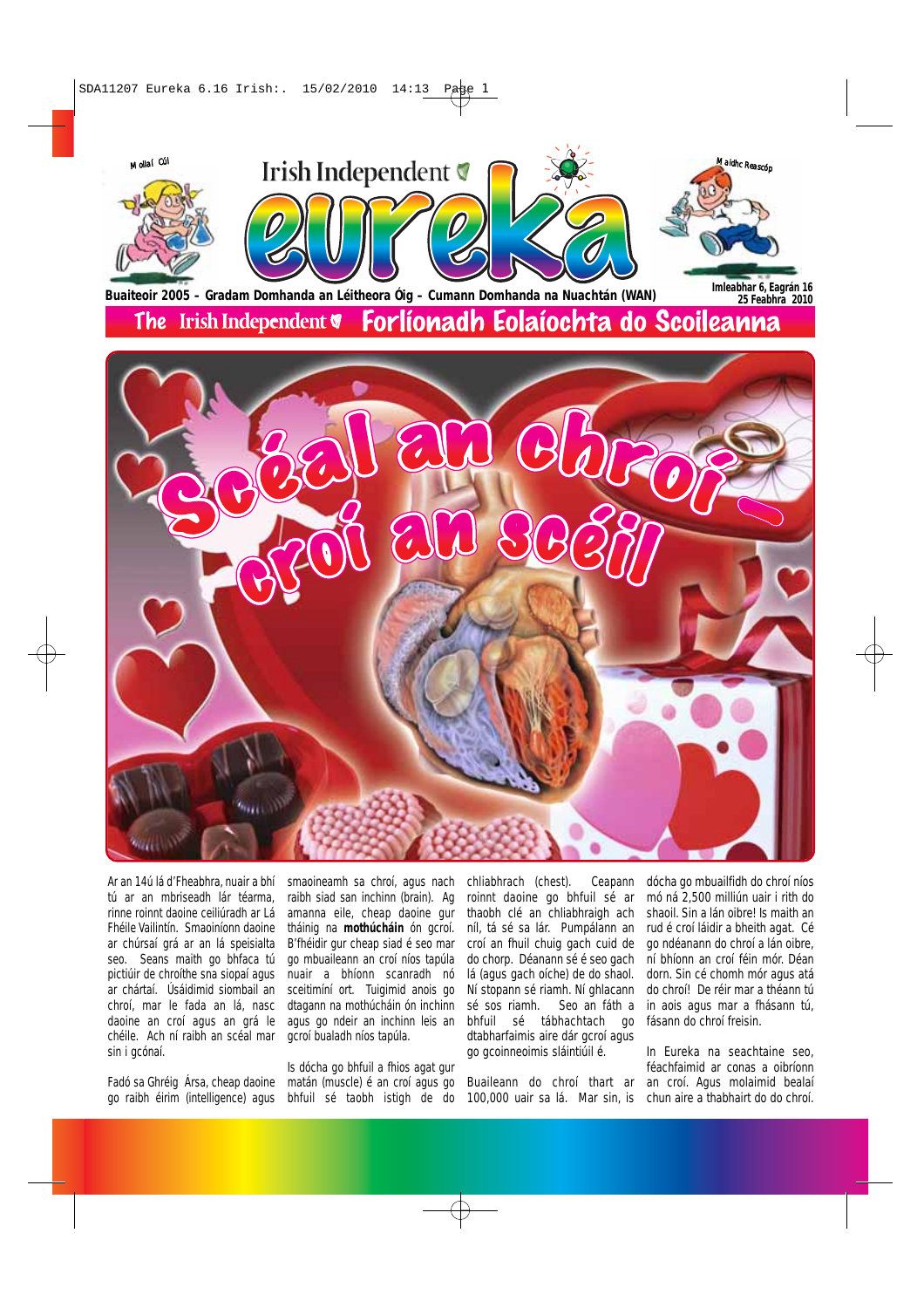## A stór mo chroí ! A stór mo chroí !

Tá feadáin (tubes) bheaga bhídeacha i do chorp. Is **artairí** féitheacha ( Nascann (connect) siad do chroí le gach uile chuid de do chorp. Nuair a bhuaileann do chroí, gluaiseann an fhuil tri<br>na hartairí mar a bheadh tonn (wave) ann. Tugaimid an<br>t-ainm "frithbhualach" nó "cuisle" (pulse) ar an tonn<br>seo. Bíonn frithbhualadh a mháin ag gach buille an chr áiteanna ina bhfuil na hartairí an-ghar don chraiceann, m.sh. ag taobh do mhuiníl agus ag caol do láimhe (wrist). Tugaimid an t-ainm **'ráta frithbhuailte'** ar cé chomh .<br>inic a tharlaíonn frithbhualadh sa nóiméad. Braitheanr

an ráta ar d'aois agus ar leibhéal d'aclaíochta (fitness) freisin. Buaileann croí lúthchleasaithe suas le 200 uair sa ad má bhíonn siad ag rith nó ag déanamh sp



Calendralecto

### Cén ráta frithbhuailte atá agat?

| Rátaí frithbhuailte sa nóiméad<br>faoi shuaimhneas |            |  |
|----------------------------------------------------|------------|--|
| Aois                                               | Raon       |  |
| 4-5 bliana d'aois                                  | $80 - 120$ |  |
| 6-8 bliana d'aois                                  | 70-115     |  |
| 9-11 bliana d'aois                                 | $60 - 110$ |  |
| 12-16 bliana d'aois                                | 60-110     |  |

Taispeánann an chairt seo duit go bhfuil uimhir éagsúil de bhuillí an chroí sa nóiméad (rátafrithbhuailte) ag aoiseanna éagsúla. Tomhais cén ráta frithbhuailte atá agatsa. Gheobhaidh tú amach sa chéad ghníomhaíocht eile. Ná déan dearmad – tá frithbhualadh amháin ag gach buille an chroí. Comhair gach frithbhualadh agus beidh a fhios agat cé chomh tapa agus atá do chroí ag bualadh.

### **BUNÁBHAIR:**

- **\*** Amadóir
- **\*** Cara le rá leat cathain a thosóidh tú agus cathain a chríochnóidh tú
- **\*** Páipéar agus peann luaidhe

#### **TREORACHA:**

- 1. Uaireanta bíonn sé deacair do chuisle a aimsiú. B'fhéidir go gcabhródh do mhúinteoir leat. Ba mhaith an rud é dá mbeadh gach duine ciúin.
- 2. Cuir géag na láimhe ar an mbord. Bíodh bos na láimhe in airde.
- 3. Cuir barr mhéar na láimhe eile ar chaol na láimhe.
- 4. Braithfidh tú na **teannáin** tá siad beagán cosúil le cordaí (cords) i lár chaol na láimhe. Brúigh do mhéara ar thaobh na hordóige de na teannáin. Seans go mbeidh ort brú go dian.
- 5. Mothaigh do chuisle le barr na méar.
- 6. Comhair na buillí a mhothaíonn tú i 60 soicind. Iarr ar chara tú a amú.
- 7. Is é seo do ráta frithbhuailte nó buillí an chroí sa nóiméad. Is é seo ráta an chroí **'faoi shuaimhneas'** (at rest) mar ní raibh tú ag déanamh aon aclaíocht (exercise) agat ag an am.

### **CUISLE EILE:**

Uaireanta bíonn sé níos éasca teacht ar chuisle ar do mhuineál, díreach istigh faoin ngiall (jaw). Cabhróidh an pictiúr leat teacht air.

### **DÚSHLÁIN BHREISE:**

An athraíonn ráta do croí nuair a bhíonn tú ag déanamh aclaíochta? **Tuar.**

Bí ag bogshodar ar an láthair (jog on the spot) ar feadh nóiméid. Stop agus comhair ráta do fhrithbhuailte arís mar a rinne tú thuas. An raibh na torthaí mar an gcéanna nuair a bhí tú ar do shuaimhneas? Anois, tabhair seans do do chara an ghníomhaíocht seo a dhéanamh. An raibh bhur dtorthaí cosúil le chéile?

Tá breis eolais le fáil ar **http://www.bbc.co.uk/schools/scienceclips/ages/9\_10/**

### Culturhaftecht

### rbh eol duit?

Nuair a chríochnaíonn tú ag déanamh aclaíochta, moillíonn (slow) buillí do chroí arís go dtí go mbíonn an ráta ar ais ag an ngnáthráta 'faoi shuaimhneas'. Tógann sé tamaillín chun moilliú. Tugann eolaithe an t-ainm **am téarnaimh** (recovery time) ar an am a thógann sé ar do chroí moilliú go dtí an gnáthráta i ndiaidh aclaíochta. Insíonn d'am téarnaimh duit cé chomh haclaí (fit) atá tú. Má théann ráta do chroí ar ais go han-tapa chuig an ngnáthráta 'faoi shuaimhneas', tá tú an-aclaí.

### **SMAOINIGH AIR SEO:**

Thomhais Mollaí am téarnaimh Mhaidhc ag tús laethanta saoire an tsamhraidh. Bhí am téarnaimh 10 nóiméad aige. Thomhais siad arís é nuair a chuaigh siad ar ais ar scoil i mí Meán Fómhair.

Bhí am téarnaimh 5 nóiméad ag Maidhc an uair seo. An raibh Maidhc níos aclaí tar éis shaoire an tsamhraidh? Cén fáth?



## Rátaí croí na Rátaí croí na n-ainmhithe n-ainmhithe



Bíonn ráta croí éagsúil ag ainmhithe éagsúla. Féach ar an gcairt go bhfeicfidh tú an bhfuil **patrún** sna huimhreacha. Leid: Smaoinigh ar mhéid na n-ainmhithe. Tá an freagra ar leathanach 4.

| Ainmhí ráta croí sa nóiméad |                        |  |  |
|-----------------------------|------------------------|--|--|
| Míol mór gorm               | 7 mbuille sa nóimead   |  |  |
| <b>Eilifint</b>             | 35 mbuille sa nóimead  |  |  |
| Leon                        | 40 mbuille sa nóimead  |  |  |
| Coinín                      | 200 mbuille sa nóimead |  |  |
| <b>Hamstar</b>              | 450 mbuille sa nóimead |  |  |
| Luch                        | 600 mbuille sa nóimead |  |  |
| Dallóg fhraoigh             | 800 mbuille sa nóimead |  |  |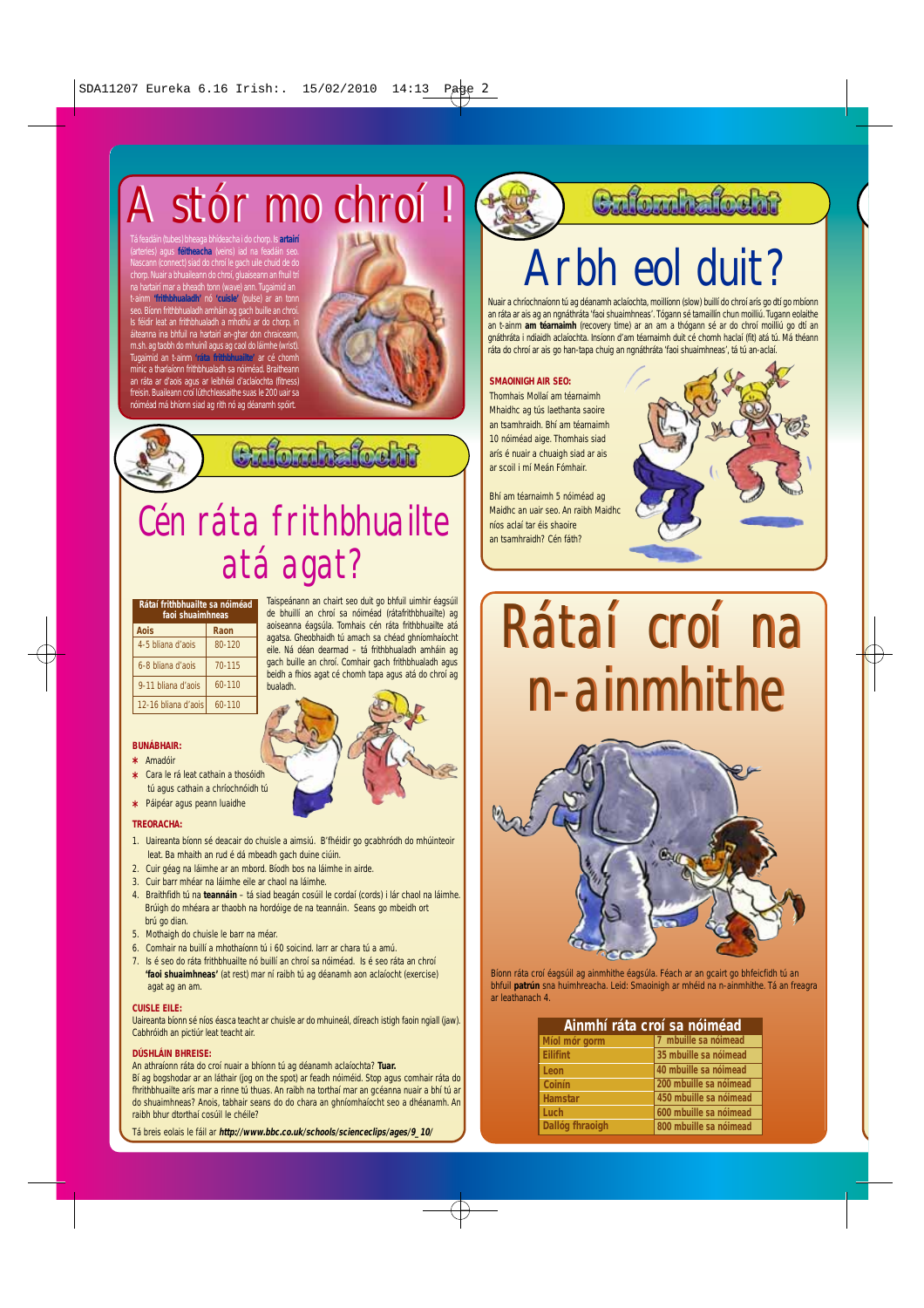Culturhafteht

## uir cluas ort féin



Is féidir leat ráta do chroí a thomhas freisin má éisteann tú leis agus na buillí a chomhaireamh. Ar éist dochtúir le do chroí trí **steiteascóp** riamh? D'airg (invented) dochtúir an chéad steiteascóp níos mó ná 170 bliain ó shin. Bain triail as do cheann féin a dhéanamh agus éist le croí do charad leis.

 $min)$ 

### **BUNÁBHAIR:**

- **\*** Buidéal folamh plaisteach nó tonnadóir (funnel) plaisteach
- **\*** Tiúb cairtchlár m.sh. ó pháipéar cistine
- **\*** Seilitéip
- **\*** Siosúr
- **\*** Clog a dhéanann fuaim 'tic'

### **TREORACHA:**

1. Iarr ar dhuine fásta scoiltín (slit) a dhéanamh sa bhuidéal leis an siosúr thart ar leath bealaigh aníos ó bhun an bhuidéil.

scannán cumhdaithe

**AIRE: Iarr ar dhuine fásta cabhrú leat an buidéal plaisteach a ghearradh.**

- 2. Go cúramach, gearr an barr den bhuidéal, ag tosú ón scoiltín. Beidh cruth tonnadóra agat. 3. Cuir 'béal' an tonnadóra isteach i gceann amháin den tiúb cairtchláir agus greamaigh
- é le seilitéip. 4. Cuir an taobh eile den tiúb le do chluas. Bí cúramach leis. Cuir an 'steiteascóp' in aice le
- rudaí éagsúla sa seomra ranga m.sh. clog. 5 Éist leis na fuaimeanna. An gcabhraíonn an steiteascóp leat na fuaimeanna a chloisteáil
- níos fearr?
- 6. Éist le buillí chroí do charad. Bog an steiteascóp thart go bhfaigheann tú an áit ina bhfuil an buille croí is láidre.

### **DÚSHLÁN BREISE:**

Iarr ar do chara bogshodar a dhéanamh ar an láthair ar feadh nóiméid. Éist le buille a c(h)roí arís. An bhfuil an bhuille difriúil?

## Fíricí Fónta Fíricí Fónta

- **• Fáisc liathróid leadóige go teann. Tabharfaidh sé seo tuiscint mhaith duit ar an bhfórsa a úsáideann do chroí chun do chuid fola a bhrú timpeall do choirp.**
- **• Brúnn croí pháiste an fhuil trí 96,500km d'fhuileadáin (blood vessels). Sin fada go leor chun dul timpeall ar an domhan 2½ huaire.**
- **• I rith gheimhrithe (hibernation), moillíonn (slows) croí ainmhí. Moillíonn an croí i mbéar donn ó 40 buille sa nóiméad go dtí 8 mbuille sa nóiméad.**
- **• Tá croí ribe róibéis (shrimp) ina cheann.**
- **• Tháinig eolaithe ar chroí dineasáir iontaisithe (fossilised) sa bhliain 1993.**

## Croí Sláintiúil

Deir dochtúirí go dtabharfaidh ár gcroí aire mhaith dúinn má thugaimid aire mhaith dó. Cad iad na bealaí is fearr chun aire a thabhairt do do chroí?

- **• Aclaíocht: Cabhraíonn aclaíocht le do chroí imir spórt, téigh amach ag siúl, bí ag scipeáil, déan damhsa. Bí gníomhach ar feadh 30 nóiméad gach lá. Bheadh uair an chloig aclaíochta níos fearr arís!**
- **• Ná tosaigh ag caitheamh tobac. Tá níos mó ná 4000 ábhar ceimiceach agus níos mó ná 400 substaint nimhiúla i dtoitíní.**
- **• Ith bia sláintiúil: Cabhraíonn cothú cothrom (balanced diet) le do chroí – cothú ina bhfuil a lán torthaí, glasraí agus snáithín (fibre) agus gan mórán salainn ná saille (fat) ann. B'fhéidir go bhfásfá roinnt den bhia sláintiúil seo mar chuid de Dhúshlán na mBlaisíní Biatacha (Incredible Edibles).**